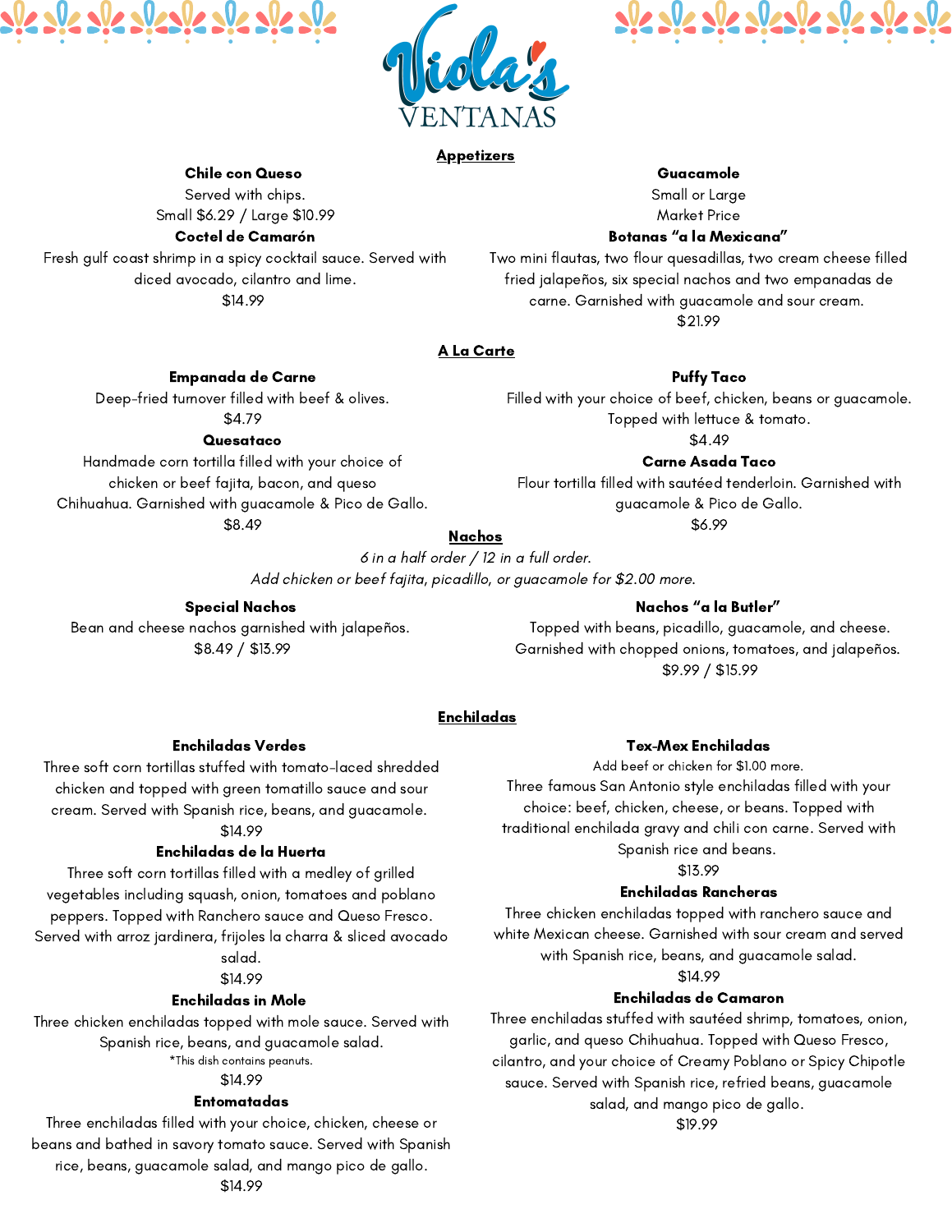# Famous "S.A." Puffy Tacos

Two puffy tacos with your choice of filling: beef, chicken, beans, or guacamole. Served with Spanish rice and beans and topped with lettuce and tomato.

## \$12.99

## Fajitas

Fajitas served sizzling with tomatoes, peppers and onions. Served with Spanish rice, beans, guacamole, and pico de gallo.

> Beef for 1: \$26.99, for 2: \$39.99 Chicken for 1: \$18.99, for 2: \$26.99 Mixed for 1: \$24.99, for 2: \$35.99 Shrimp for 1: \$24.99, for 2: \$36.99 Add Shrimp…….\$1.50 each

## Fajitas Vegetarianas

Mixed seasonal vegetables marinated in a citrus blend on a sizzling skillet. Served with arroz jardinero, frijoles ala charra, pico de gallo & guacamole salad. for 1: \$16.99, for 2: \$25.99

# El Mofofo Grill

Specialty for two or more. A combination of beef and pork marinated in a special blend of spices and cooked on the grill. Served on a flaming grill accompanied with Spanish rice, beans, pico de gallo, and diced avocado salad.

# \$45.99

# Pollo en Salsa

Two grilled chicken breasts topped with your choice of salsa and queso Chihuahua. Served with Spanish rice, frijoles a la charra, and guacamole salad. Choose from Creamy Poblano Pepper, Spicy Chipotle Pepper, or Ranchero sauce.

# \$20.99

# Beef Steak "Ranchero "

Beef tenderloin topped with spicy Ranchero sauce. Served with Spanish rice, beans, and guacamole salad.

# \$24.99

# Carne Asada Dinner

Beef tenderloin served with grilled onions, tomatoes, and bell pepper on a sizzling hot comal. Served with Spanish rice, refried beans, pico de gallo, and guacamole salad.

# \$26.99

# Filete a la Tampiqueña

Grilled beef tenderloin topped with a special Ranchero sauce. Served with one enchilada verde, Spanish rice, refried beans, and guacamole salad. \$26.99

# El Tradicional

2 cheese enchiladas and 1 crispy beef taco. Served with Spanish rice and beans. Sub Puffy Taco for \$.49.

\$13.99

# Blackened Fish Tacos

Grilled and blackened filet of white fish served in handmade corn tortillas. Garnished with avocado slices and served with arroz jardinera, frijoles a la charra, and mango pico de gallo. Substitute blackened shrimp for \$4.00.

\$17.99

# Tacos " a la Diana "

3 soft rolled tacos filled with guacamole and shredded chicken. Garnished with sour cream. Served with Spanish rice, beans, and guacamole salad.

\$14.99

# Crispy Flautas

Norteña Style add \$2.00. 3 corn tortillas rolled and filled with shredded chicken, fried to a golden brown crisp. Topped with sour cream and served with Spanish rice, beans, and guacamole salad. \$13.99

## Quesadillas in Corn or Flour

Add chicken or beef fajitas for an additional \$2.00. Add grilled shrimp for \$4.00 extra. Two quesadillas filled with queso Chihuahua and poblano pepper slices. Served with Spanish rice, beans, and guacamole salad.

# \$13.99

# Pork Chops "Mexican Style "

Grilled pork chops garnished with ranchero sauce. Served with Spanish rice and beans

### \$22.99

# Chile Relleno

Classic soufflé-battered Poblano pepper filled with beef or cheese, topped with a mild ranchero sauce. Served with Spanish rice,

beans, and guacamole salad.

### \$ 16.99

# Parillada Platter

(Specialty for 4 or more. Please allow extra time with this selection.) Beef fajitas, chicken breasts, pork chops, short ribs, stuffed bell pepper, bacon, and green onions cooked "a la plancha" and served on a flaming grill. Served with frijoles a la charra, guacamole salad, pico de gallo, and hot tortillas. \$76.99

\*Add 1/2lb of grilled shrimp: \$19.99

## Entrées

### **Chalupas**

### Chalupa Compuesta

One corn tostada topped with refried beans, cheese, lettuce,

tomato, and guacamole.

### \$6.79

### Mariachi

One corn tostada topped with beans, melted cheese, and sliced avocado.

\$6.49

### S.A. Special

One corn tostada topped with beans, cheese, lettuce, and

tomato.

\$6.29

# **Maguey**

One corn tostada topped with guacamole, chicken, lettuce, and tomato.

\$6.79

### Chalupa Vallarta

One corn tostada topped with beans, cheese, shredded

chicken, lettuce, tomato, guacamole, sour cream, and carrots.

\$6.99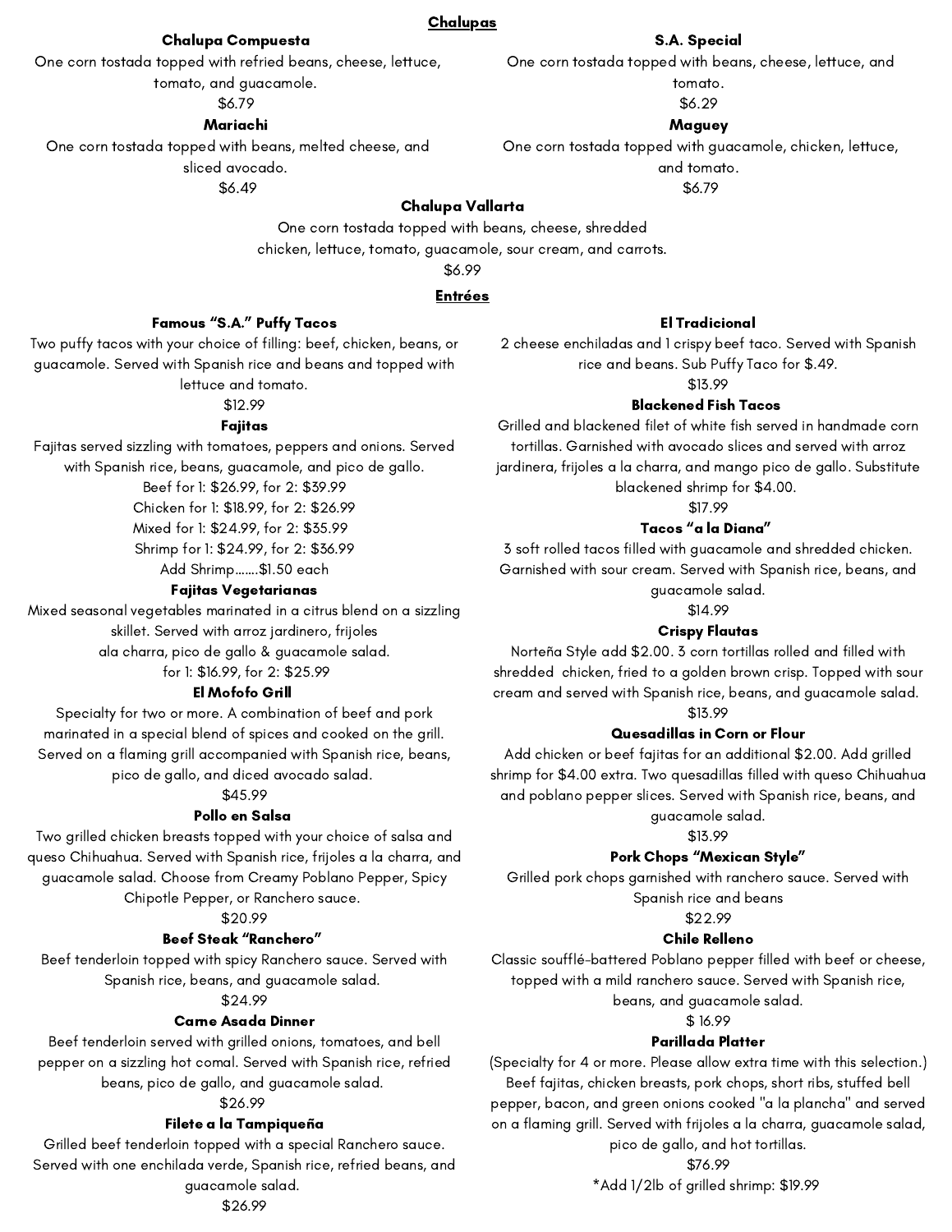### Pastel Tres Leches

Mexico City sponge cake with three-milk topping. \$6.99

## Homemade Sopapillas

Our own recipe for these puffy pastries! Served hot with powdered sugar, cinnamon and honey. Four to an order.

#### \$6.99

## Postres

#### Little Vaquerito

One cheese enchilada, bean & cheese taco, or cheese

quesadilla, served with rice and beans.

\$7.99

## Vaquerito 's Corner

For children 12 & under – includes children ' s drink cup.

### Grilled Cheese with Papas Fritas

Served with golden French fries. \$7.99

### Chicken Nuggets with Papas Fritas

Served with golden French fries.

\$7.99

#### Tortilla Soup

Chicken and tomato broth garnished with sliced avocado, shredded chicken, Chihuahua cheese, cilantro, and tortilla strips. Small \$6.99 / Large \$10.99

#### Cadlo de Pollo

Served with Spanish rice. Small \$7.99 / Large \$9.99

#### Menudo

Served with cilantro, onions, and tortillas. Small \$8.99 / Large \$12.99

### Taquitos de Pueblo

3 handmade corn tortilla filled with sautéed tenderloin, chopped onions & cilantro. Garnished with guacamole & lime. Served with frijoles ala charra.

### \$14.99

#### Carne Guisada

Stewed beef with gravy served with Spanish rice, beans, and guacamole salad. \$14.99

#### Pollito en Mole

Three pieces of bone-in chicken topped wiht homemade mole sauce. Served with Spanish rice, refried beans, and guacamole

#### salad.

\*This dish contains peanuts.

#### \$14.99

### Camarones Tropicales

Shrimp stuffed with serrano and cream cheese and wrapped with bacon. Served on skewers with bell peppers, tomatoes, onions, and pineapple with frijoles a la charra, sliced avocado salad, and mango pico de gallo.

#### \$24.99

### Pescado al Mojo de Ajo

(Please allow for extra time with this selection.) Filet of white fish grilled with fresh garlic and lime marinade. Served with arroz jardinera, frijoles a la charra, guacamole salad, and seasonal vegetables.

\$23.99

#### Milanesa con Papas

Chicken Fried Steak-Mexican Style. Skirt steak, butter-fried and lightly battered with bread crumbs and seasonings. Trimmings include sliced potatoes, Spanish rice, wedges of lemon, and sliced avocado salad.

\$21.99

#### Hamburger with French Fries

A juicy patty of 100% beef dressed with fresh vegetables and served with a side of crisfries. Make it a cheeseburger for a dollar more.

#### \$9.99

#### Cabrito

Cabrito "Monterrey Style" topped off with salsa Ranchera. Served with Spanish rice, refried beans, and guacamole salad.

#### \$32.95

#### Churrasco Steak

Grilled beef tenderloin "South American Style," topped with our house made Chimichurri sauce. Served with sliced potatoes, one beef empanada, salad, and toast.

\$26.99

### **Sopas**

Romain lettuce topped with bacon, Chihuahua cheese, tomato, cilantro, and avocado slices.

\$11.99

## Ensaladas

#### Caesar Salad

#### Ensalada de la Casa \$12.99

Romain lettuce tossed in caesar dressing and topped with carrots, tomato, green olives, hard-boiled egg, red onions, croutons, and parmesan cheese.

### Salad Additions

Add Chicken or Beef Fajita \$2.00,

Grilled Chicken Breast \$4.00, Filet of White Fish \$4.00, Grilled Shrimp \$6.00, or Beef Tenderloin \$6.00

### Creamy Vanilla Flan

Creamy vanilla flan with caramel topping.

### Empanada de Guayaba

Fried turnover filled with guava and cream cheese. \$7.49